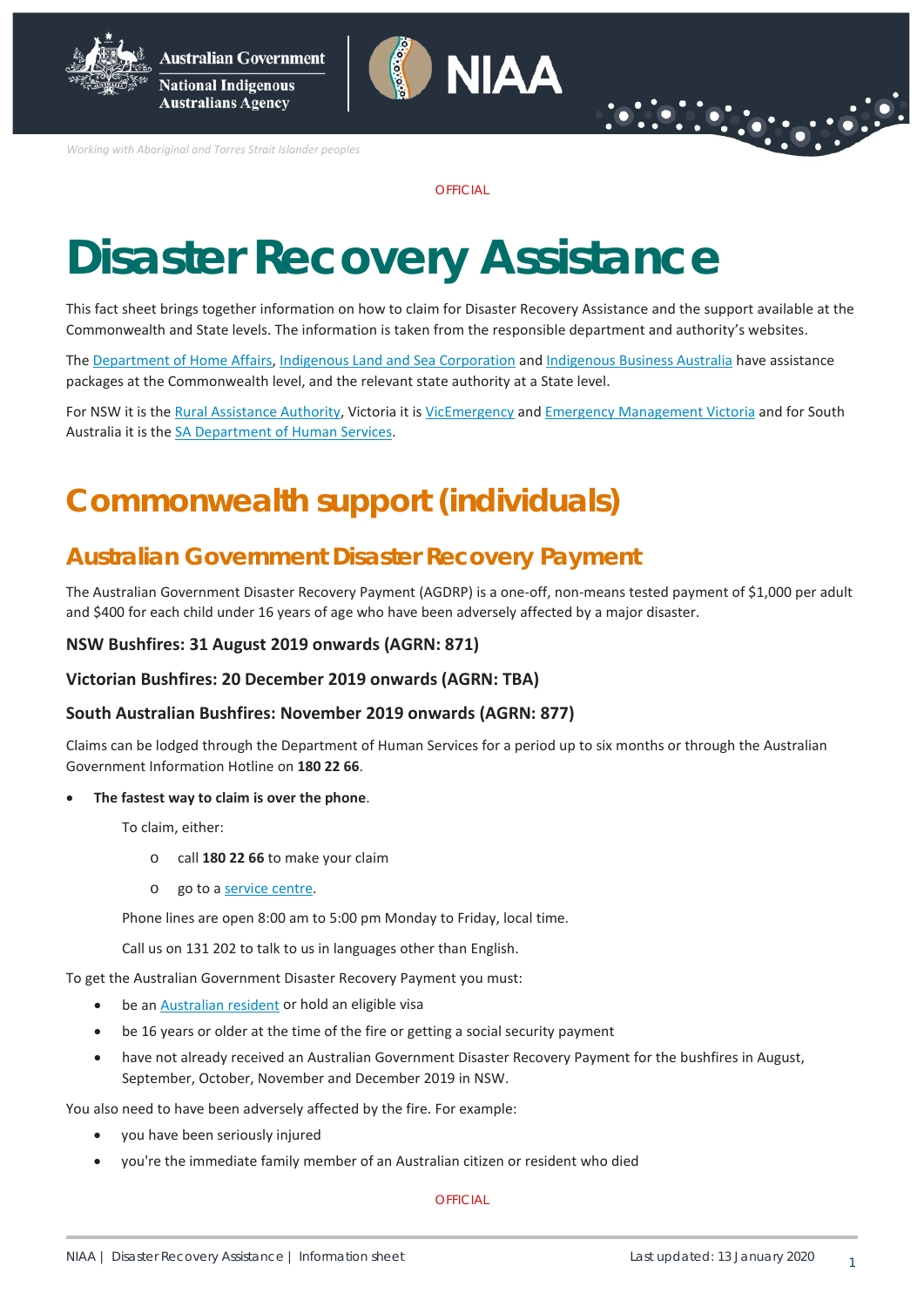#### **OFFICIAL**

- your principle place of residence has been destroyed or must be demolished
- the interior of your principal place of residence has sustained major damage
- damage from the fire has exposed the interior of your principal place of residence to the elements
- your principle place of residence has been declared structurally unsound
- the interior of your residence has been affected by sewerage contamination
- you're the principal carer of a dependent child who has experienced any of the above.

For the purposes of this payment:

- your principal place of residence is the main place where you have a right or license to normally reside. It doesn't include holiday homes or investment properties
- you're a principal carer of a child if the child is your dependent and has not turned 16. The principal carer must have legal responsibility for the day-to-day care, welfare and development of the child.

If you're a member of a couple, you can both receive this payment. You and your partner will need to complete separate claim forms.

You cannot claim on behalf of a person who has died or their estate.

You may need to provide evidence to show you can get this payment. For example, proof of hospital admission or damage to your principal place of residence. If you're having trouble getting these documents you should still lodge a claim without delay. You can provide your supporting documents to us within 28 days.

You may also need to confirm your identity. We'll tell you how to do it during the claim process.

You will need to provide one document showing Proof of Birth or Proof of Arrival in Australia. Alternatively, you can provide any other approved documents that add up to the value of 50 points. For example:

- o driver's licence (40 points)
- o bank card/statement (40 points)
- o Medicare card (20 points).

### **Disaster Recovery Allowance**

Disaster Recovery Allowance is a short term payment to help if a declared disaster directly affects your income. It is for a maximum of 13 weeks, payable from the date you lose income as a direct result of the NSW Bushfires.

Disaster Recovery Allowance is a taxable payment. You can ask us to withhold voluntary tax deductions from your payments.

The maximum payment rate is the equivalent o[f Newstart](https://www.humanservices.gov.au/individuals/steps/how-much-newstart-allowance-you-can-get/36826) or [Youth Allowance,](https://www.humanservices.gov.au/individuals/steps/how-much-you-can-get-youth-allowance-students-and-apprentices/43931) based on your circumstances. Rate of payment will be affected by your income prior to and following the disaster. If you're independent, your maximum rate of payment will be determined by your accommodation and personal circumstances.

#### • **The fastest way to claim is over the phone.**

To claim, either:

- o call 180 22 66 to make your claim
- o print and complete the relevant form:
	- [NSW Bushfires, September 2019 –](https://www.humanservices.gov.au/individuals/forms/em195) Disaster Recovery Allowance claim form
	- Victorian Bushfires, December 2019 [Disaster Recovery Allowance](https://www.humanservices.gov.au/individuals/forms/em214) claim form
	- [South Australian Bushfires, November 2019 –](https://www.humanservices.gov.au/individuals/forms/em206) Disaster Recovery Allowance claim form
- o go to [a service centre.](https://findus.humanservices.gov.au/)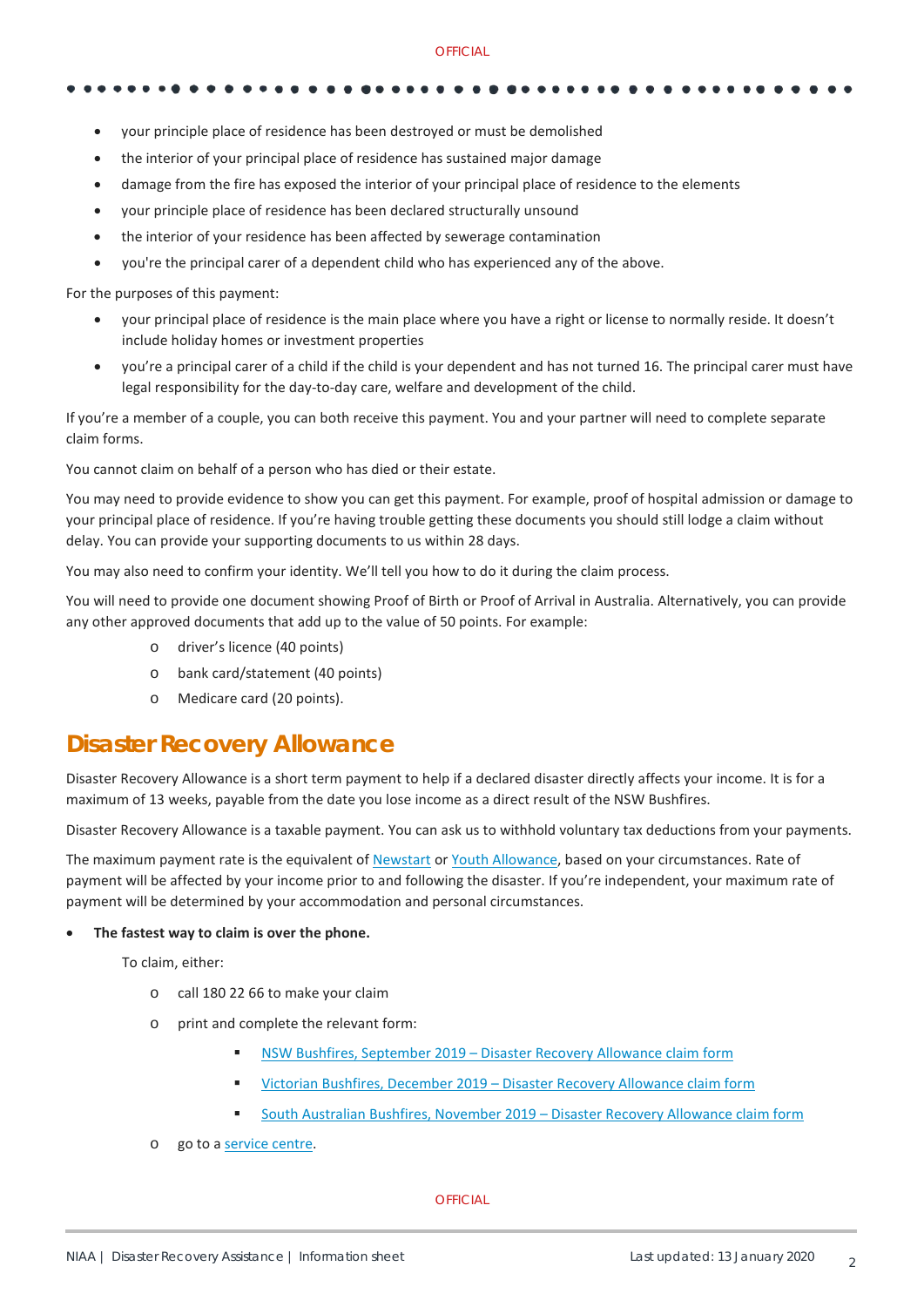#### **OFFICIAL**

Phone lines are open 8:00 am to 5:00 pm Monday to Friday, local time.

Call us on 131 202 to talk to us in languages other than English.

To get Disaster Recovery Allowance you must:

- be 16 years or older at the time of the fire and not a dependent child
- be a[n Australian resident](https://www.humanservices.gov.au/individuals/topics/residence-descriptions/30391) or hold an eligible visa
- get an income by working in an affected Local Government Area or live in an affected Local Government Area
- lose income as a direct result of the NSW Bushfires in August, September, October, November and December 2019
- show you will earn less than the relevant [income threshold amount](https://www.humanservices.gov.au/individuals/services/centrelink/nsw-bushfires-september-2019-disaster-recovery-allowance#incthreshold) in the fortnight following the loss of income.

You must not get the following payments for the same period you're claiming this payment:

- an [income support payment](https://www.humanservices.gov.au/individuals/topics/income-support-payment-description/34696) or pension
- [Parental Leave Pay](https://www.humanservices.gov.au/individuals/services/centrelink/parental-leave-pay)
- [Dad and Partner Pay](https://www.humanservices.gov.au/individuals/services/centrelink/dad-and-partner-pay)
- [ABSTUDY living allowance](https://www.humanservices.gov.au/individuals/services/centrelink/abstudy-living-allowance)
- [Farm Household Allowance,](https://www.humanservices.gov.au/individuals/services/centrelink/farm-household-allowance) or
- [a Service Pension](http://www.dva.gov.au/) from the Department of Veterans' Affairs.

If you're a member of a couple, you can both receive this payment. You and your partner will need to complete separate claim forms.

If you're between 16 and 21 years of age, you may be able to get Disaster Recovery Allowance if you're considered independent. We'll look at your income, personal circumstances, and whether you're dependent on anyone, such as an adult who has legal responsibility for your care and provides financial assistance.

You'll need to provide evidence supporting the claimed loss of income. For example:

- o pay slips from an employer
- o bank statements showing previous bank deposits from an employer
- o a letter from your employer
- o profit and loss statements
- o income tax returns
- o other account documents identifying cash flow.

If you're having trouble getting these documents you should still lodge a claim without delay. You can provide your supporting documents to us within 28 days.

You may also need to confirm your identity. We'll tell you how to do it during the claim process.

You will need to provide one document showing Proof of Birth or Proof of Arrival in Australia. Alternatively, you can provide any other approved documents that add up to the value of 50 points. For example:

- o driver's licence (40 points)
- o bank card/statement (40 points)
- o Medicare card (20 points).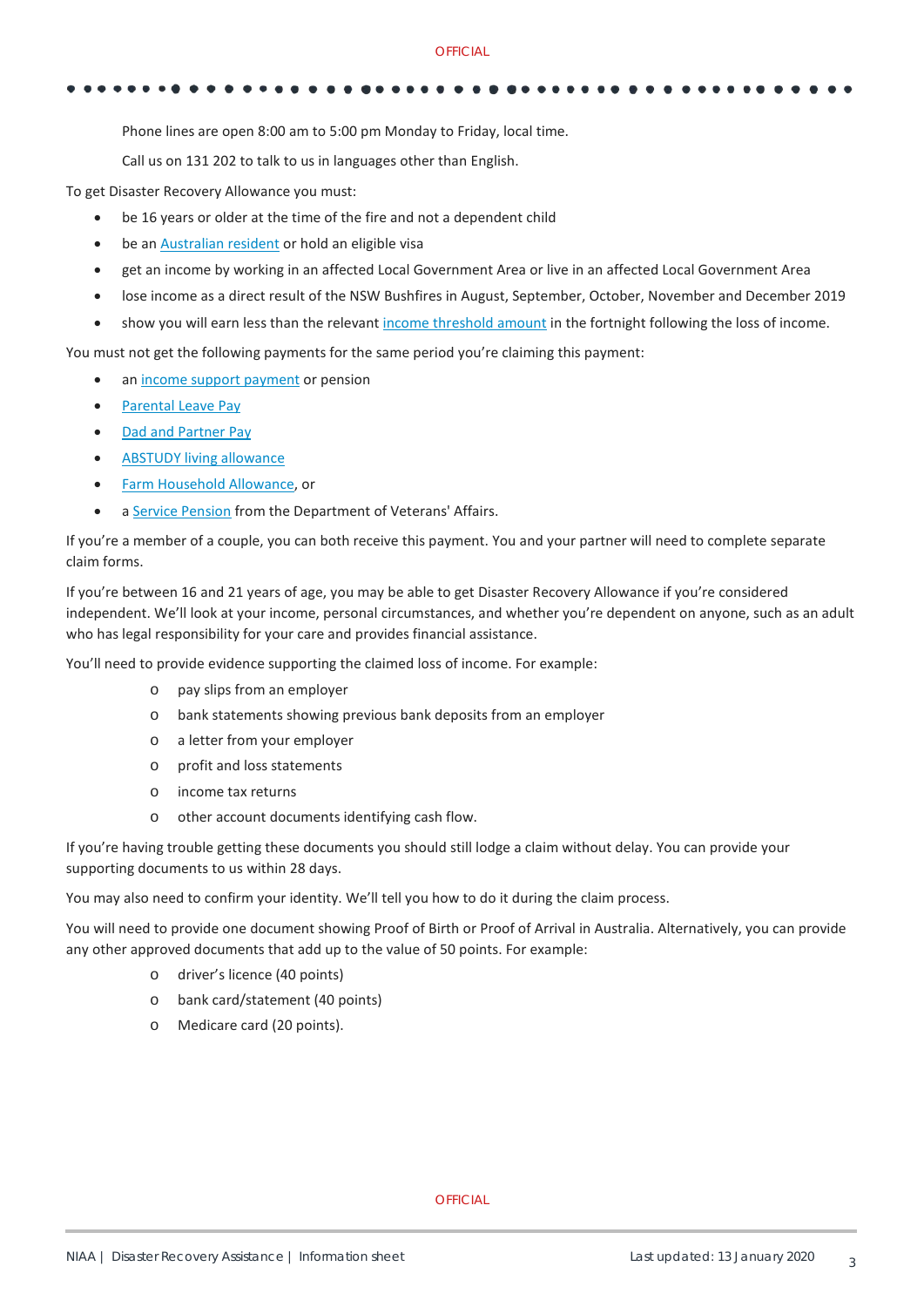# **Indigenous specific support (individuals)**

Indigenous Business Australia (IBA) provides home loans, business support and finance and investment opportunities for Indigenous Australians all across Australia. Customers in affected areas may face hardship as their lives, homes and businesses are under direct threat of bushfire.

To assist our business finance and home loan customers directly impacted by the current bushfires through loss of property or compulsory evacuation, IBA will provide the following support:

- Temporary suspension of loan repayments
- Access to a \$2,000 bushfire crisis grant to cover immediate needs
- Assistance with making insurance claims
- Further assistance for business customers to be assessed on an individual basis.

Call the IBA on **1800 064 800** to discuss support available for you.

# **National Bushfire Recovery Agency**

The Australian Government will establish the National Bushfire Recovery Agency with an initial \$2 billion for a recovery fund to coordinate a national response to rebuild communities and livelihoods after the devastating fire-front has passed.

The funding will ensure the families, farmers and business owners hit by these unprecedented bushfires would get the support they needed as they recover.

Details on how to apply for funding are not yet available.

# **Mental health support**

The Australian Government will create a Bushfire Recovery Access Program to provide immediate and ongoing free counselling and support to individuals, families and emergency services workers affected by the bushfires.

This program will give people the best chance of full mental health recovery from highly traumatic bushfire events.

The Government will deliver trauma care training to emergency personnel and employers on the fire fronts to help identify people at risk and support bushfire trauma response coordinators and the development of a National Cross-Services Framework to deliver mental health support effectively and efficiently across Australia.

### Counselling and psychological services

- Front line emergency distress and trauma counselling will be available immediately, with up to 10 free mental health support sessions for individuals, families and emergency services personnel.
- Bushfire affected individuals and families, and emergency response personnel will also be eligible to receive Medicare rebates for up to 10 psychological therapy sessions. This will provide people with the support they need during the extended recovery phase, when the deep impact of trauma is more likely to be felt.
- Those affected by fires will not need a mental health plan from a GP or a diagnosed mental illness to obtain these services.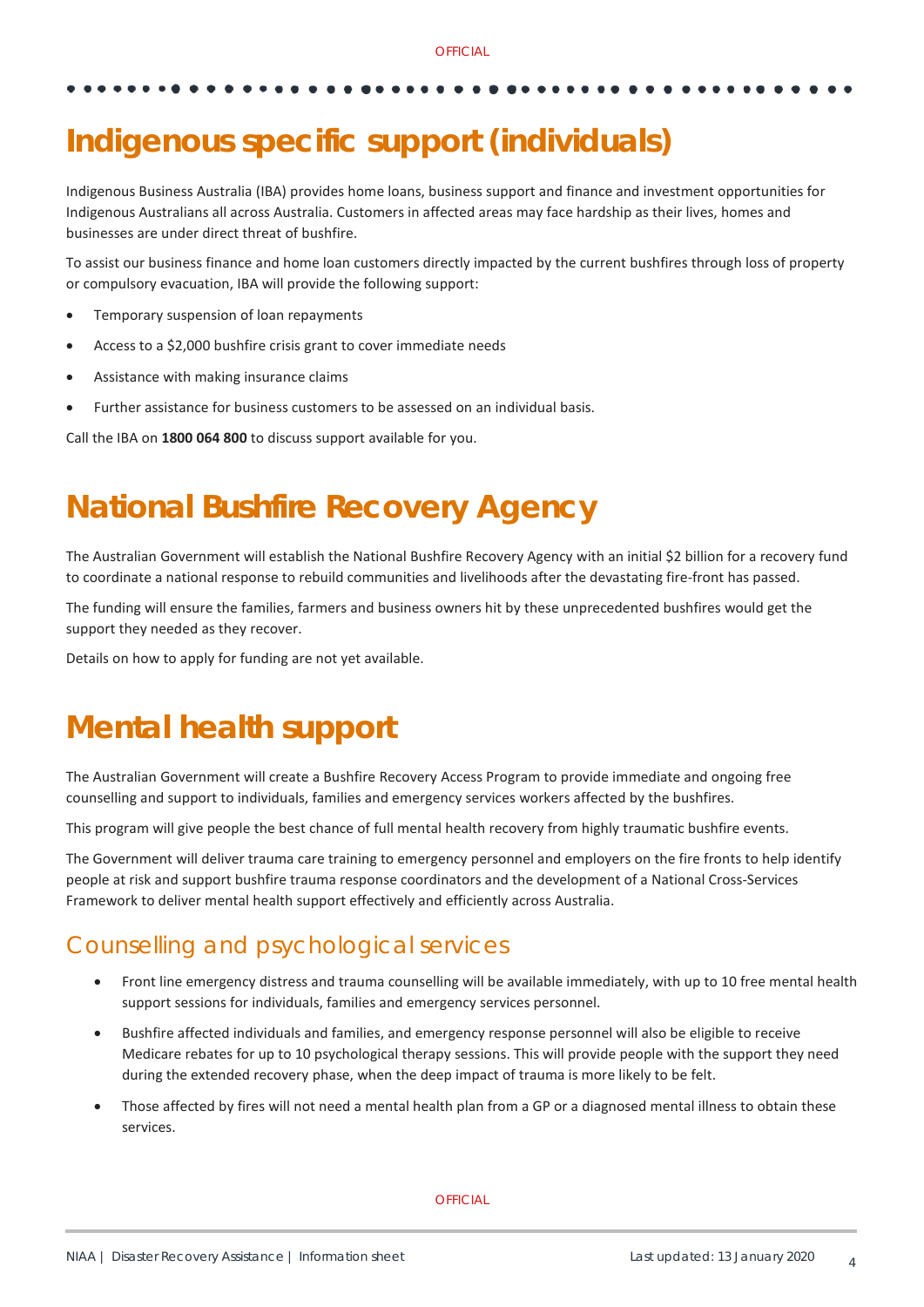- Psychological therapy sessions via telehealth will also be available to people in fire affected rural areas that don't have easy access to mental health professionals. These sessions will also be Medicare funded.
- To support our youth and assist with managing any increased demand for services, headspace sites in fire affected areas will also each be provided with up to an additional \$300 000 to ensure that young people can get support when they need it.
- Additionally, Primary Health Networks (PHNs) in fire affected communities will receive funding to deliver 'surge capacity' mental health services to individuals and families who are affected.
- Therapists will offer coping strategies, social supports, counselling and family-based psychological interventions.
- People may also be referred for counselling through emergency relief phone lines and other government points of contact.
- More intensive psychological therapy may be obtained through GPs, psychologists, headspace and other mental health professionals.

### **Telehealth services are available by contacting a GP or psychologist.**

#### **Mental health workers will also be immediately deployed to bushfire recovery centres.**

Additional counselling and psychological sessions billed to Medicare, and telehealth mental health services, will be available from 17 January 2020 until December 2021. The new GP telehealth items are available now.

# Trauma informed care and care coordination

Training in trauma informed care and psychological first aid will be provided to frontline emergency staff as well as to organisations managing frontline emergency staff to identify personnel at risk.

In addition, Australia's bushfire trauma response coordinators will be the single point of contact for individuals and communities to ensure the right mental health supports are offered in the right place at the right time.

A National Cross-Services Framework will ensure we can respond to mental health challenges because of national disasters.

- Evidence based training will be developed and delivered by organisations with expertise in trauma informed care. Training will be co-designed with Primary Health Networks (PHN), Services Australia and state and territory government services.
- The bushfire trauma coordinators will be employed by the PHNs in severely impacted fire-affected region.
- The coordinators will support Services Australia recovery staff by providing up-to-date information and mental health services in the region. The coordinators will also prioritise distress counselling services for affected individuals and families within treatment services.
- The new National Cross-Services Framework will ensure all jurisdictions work together to develop a mental health framework. The framework will ensure we are prepared and resourced to deliver effective mental health supports in response to national disasters.
- The training will be rolled out immediately and progressively over the next six months.
- The bushfire trauma response coordinator support will take immediate effect.
- The National Cross-Services Framework will involve a national coordination effort commencing this year.

### **For access to support services, please phone Services Australia on 180 22 66, or visit the Primary Health Networks website.**

**For more information about the Bushfire Recovery Access Program, please call the public health information hotline on 1800 004 599.**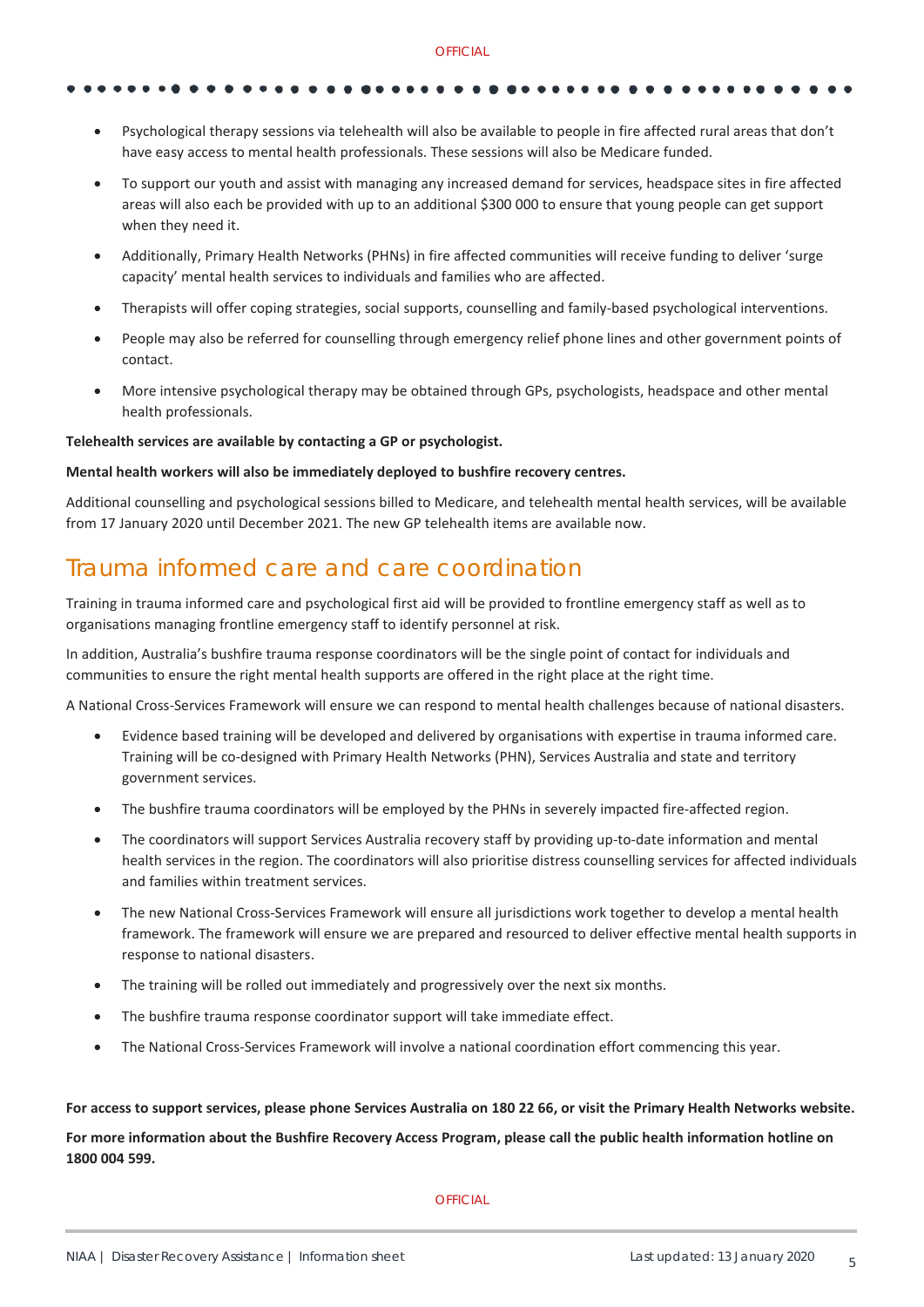## Support for emergency services workers and their families

Our emergency services workers are invaluable and critical members of our community. To ensure workers and their families are receiving the necessary support to prevent and treat the effects of trauma, both now and after the immediate fire threat has passed, the Government is funding specialist organisation/s to provide PTSD support services to emergency services workers (and their immediate families).

The Government is also establishing a pilot program to provide a support and mental health literacy network for emergency services workers and their families/kinship groups. This network will also connect those in need of clinical services in relation to PTSD and other mental health issues.

# **State support (individuals – NSW)**

The Australian and NSW Government have established an \$80 million Community Recovery Fund (CRF) to provide further support to bushfire affected communities. The CRF includes:

- Additional mental health support for affected communities, volunteers and emergency services personnel
- A Community Recovery and Resilience Building Program to provide targeted grants to community and industry groups and local governments for locally led recovery and resilience building activities.

Anyone in need of assistance should contact the NSW Government Disaster Welfare Assistance Line on 1800 018 444.

# **State support (individuals - Victoria)**

### Emergency Relief Assistance Payments

Emergency relief assistance is available for up to seven days after the event if you are unable to access or live in your home because of an emergency.

Payments of up to \$560 per adult and \$280 per child (up to a maximum of \$1,960 per eligible household) are available to help meet immediate needs, including emergency food, shelter, clothing and personal items.

The payments are designed to help eligible people experiencing personal and extreme financial hardship due to the fires.

Visit [a relief centre](http://emergency.vic.gov.au/relief/#relief_centres) for more information and to find out if you are eligible. Relief centres are open at:

- Bairnsdale City Oval, 40 MacArthur St, Bairnsdale
- Bairnsdale Racecourse, Forge Creek Rd, Bairnsdale you must register at Bairnsdale City Oval before attending this site.
- **Recreation Reserve Pavilion, Park St, Omeo VIC 3898**

### Emergency Re-establishment Payments

Emergency re-establishment assistance is available if your principal place of residence (your home) is uninhabitable for more than seven days because of an emergency.

Provides up to \$42,250 per eligible household experiencing financial hardship, who have been affected by fire at their primary place of residence.

The grants will be available for clean-up, emergency accommodation, repairs, re-building (a principal place of residence), and replacing some damaged contents.